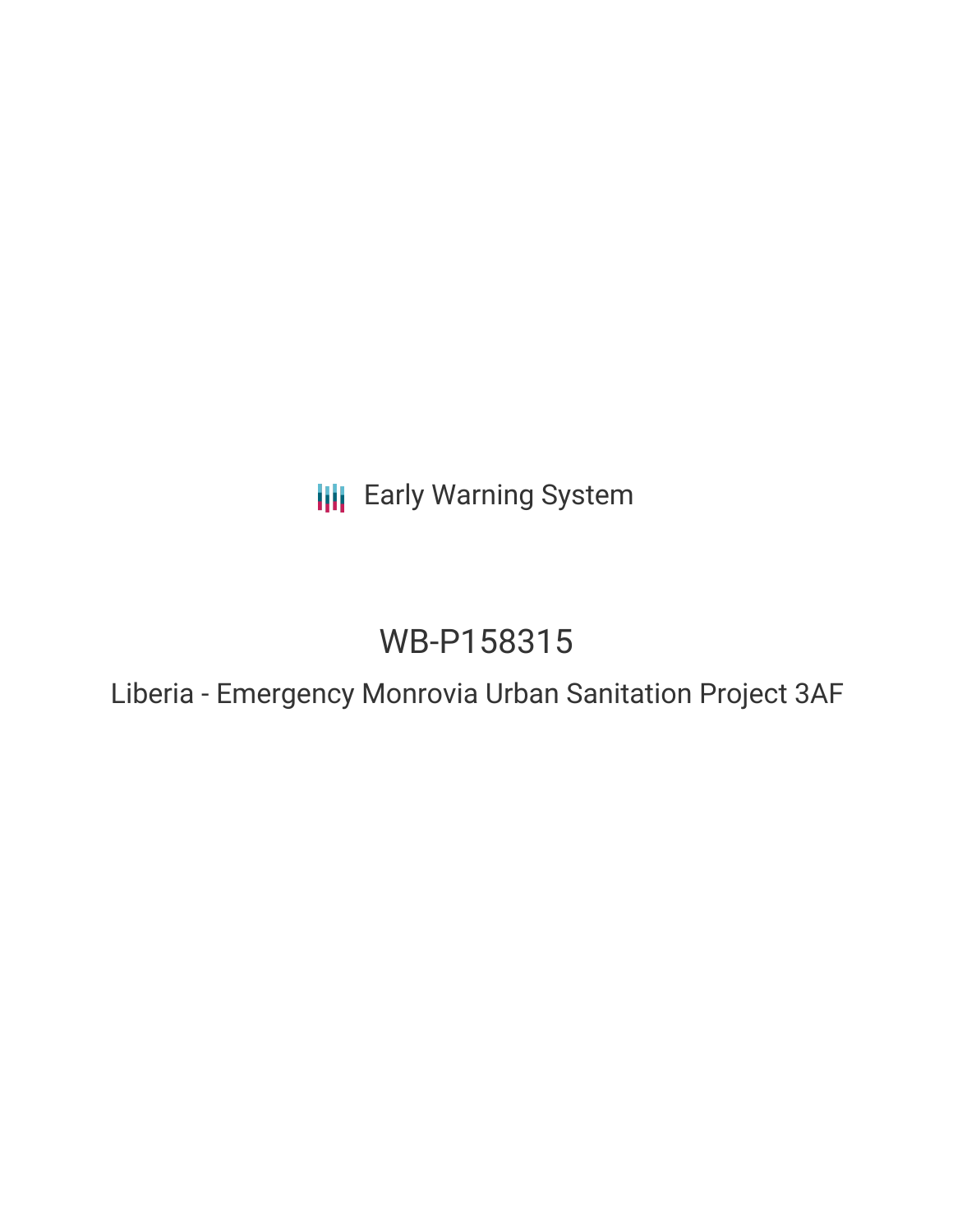

#### **Quick Facts**

| <b>Countries</b>               | Liberia                                                            |
|--------------------------------|--------------------------------------------------------------------|
| <b>Specific Location</b>       | Monrovia                                                           |
| <b>Financial Institutions</b>  | World Bank (WB)                                                    |
| <b>Status</b>                  | Active                                                             |
| <b>Bank Risk Rating</b>        | B                                                                  |
| <b>Voting Date</b>             | 2016-02-18                                                         |
| <b>Borrower</b>                | <b>GOVERNMENT OF LIBERIA</b>                                       |
| <b>Sectors</b>                 | Construction, Finance, Technical Cooperation, Water and Sanitation |
| <b>Investment Type(s)</b>      | Grant                                                              |
| <b>Investment Amount (USD)</b> | $$3.33$ million                                                    |
| <b>Project Cost (USD)</b>      | \$4.72 million                                                     |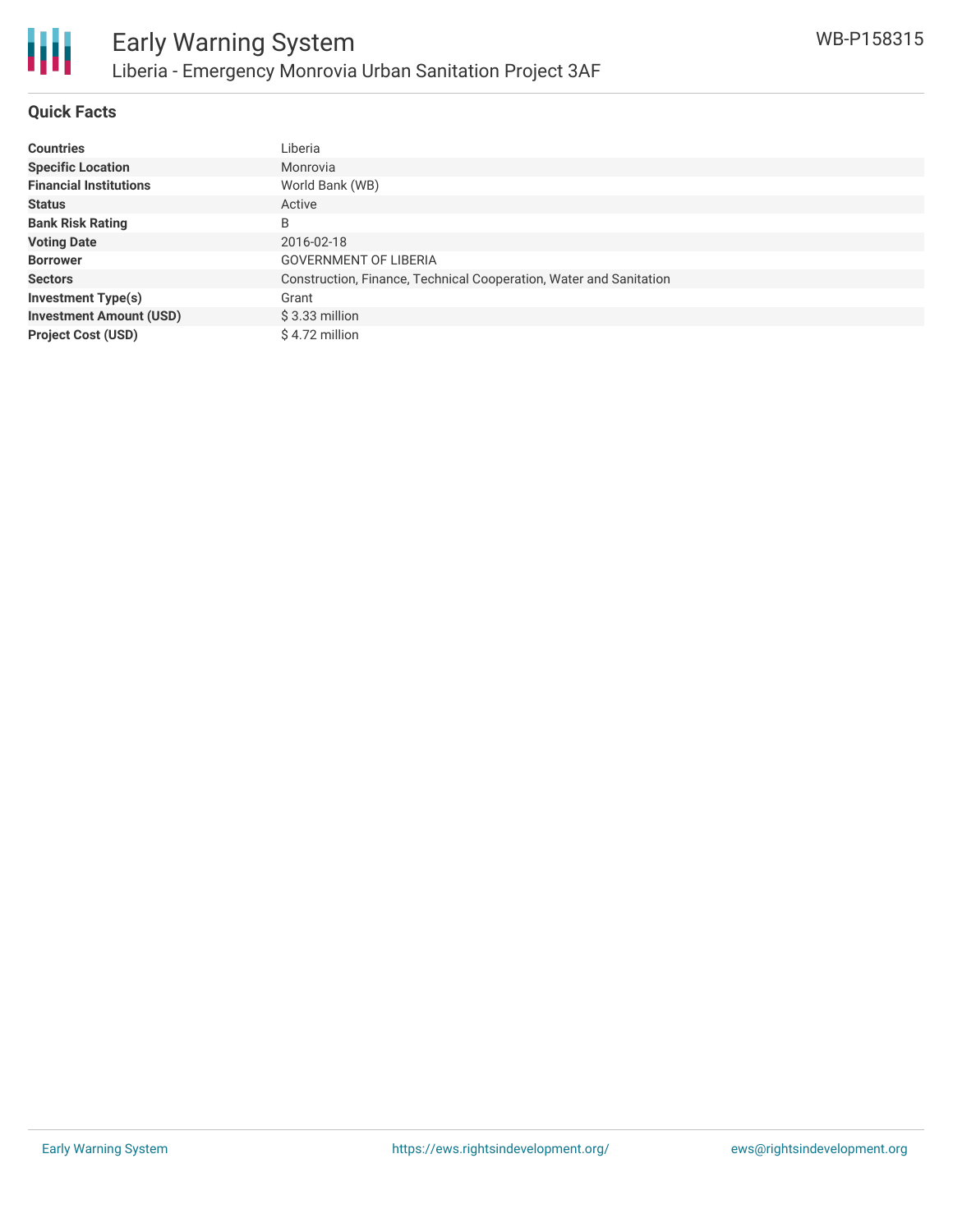

#### **Project Description**

This project finances various solid waste collection and recycling activities with the following components: i) establish and provide solid waste services which increase the quantity of collected and disposed waste, and finance the purchase of strategic waste collection and disposal equipment; ii) technical assistance including consultant's services and training; and iii) piloting plastic recycling and preparatory studies for new sanitary landfill.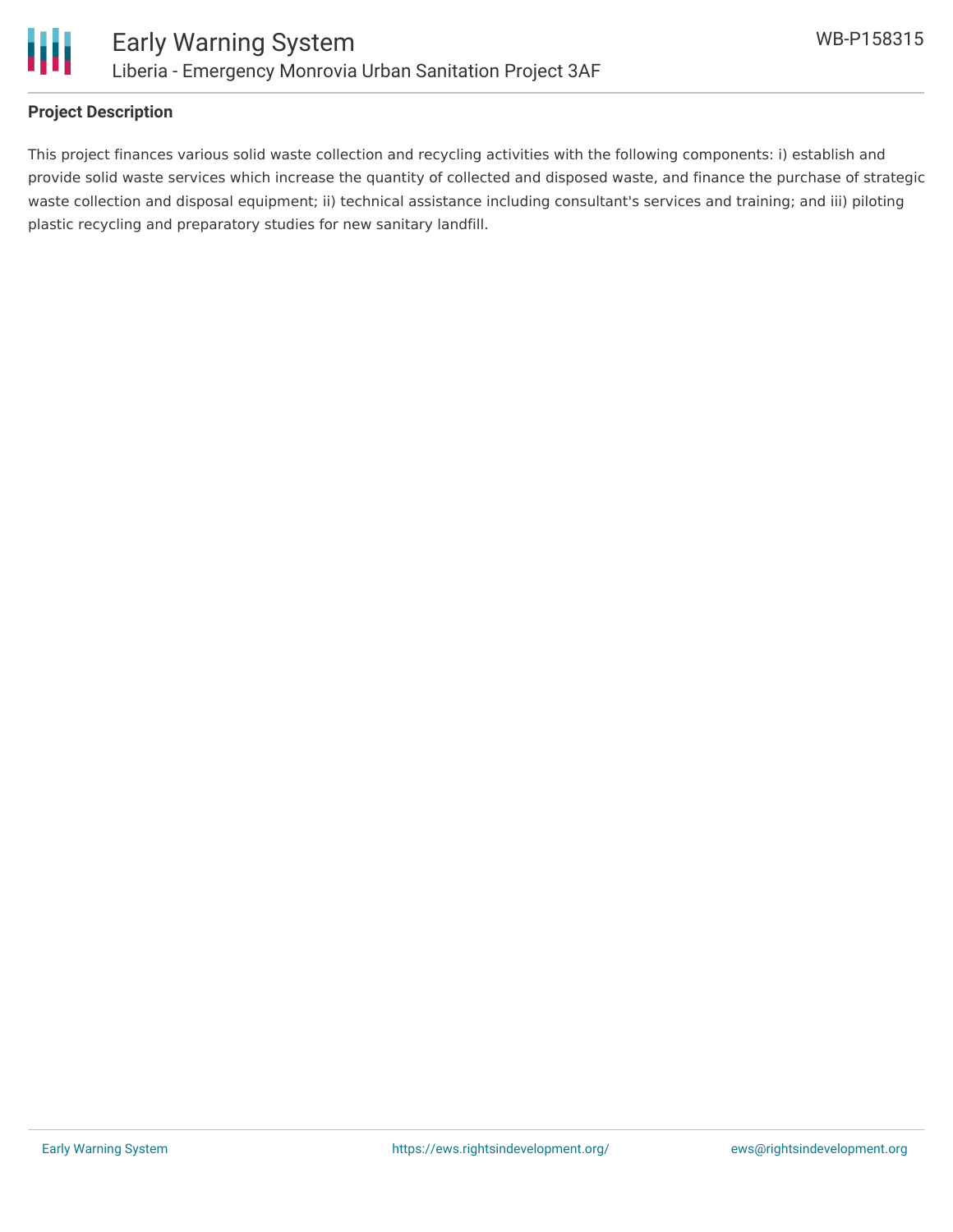

## **Investment Description**

World Bank (WB)

This project is funded by a grant from the World Bank's Ebola Recovery And Reconstruction Trust Fund.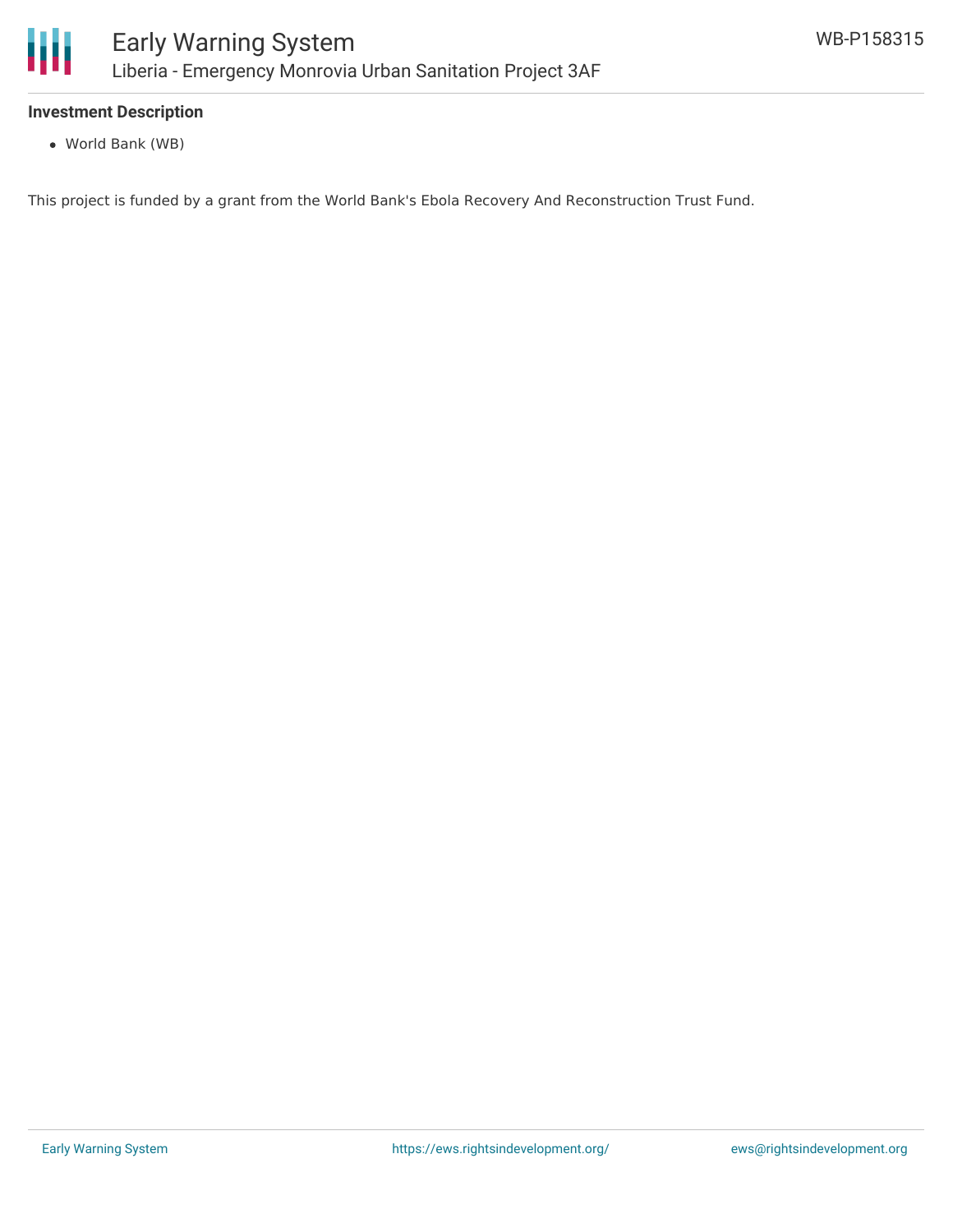

## **Contact Information**

Borrower/ClientiRecipient Recipient: Republic of Liberia Responsible Agency: Monrovia City Corporation Contact Person: Roderick 0 Smith Telephone No.: +231-888-004-821 Email: ososmith1@yahoo.com

#### ACCOUNTABILITY MECHANISM OF WORLD BANK

The World Bank Inspection Panel is the independent complaint mechanism and fact-finding body for people who believe they are likely to be, or have been, adversely affected by a World Bank-financed project. If you submit a complaint to the Inspection Panel, they may investigate to assess whether the World Bank is following its own policies and procedures for preventing harm to people or the environment. You can contact the Inspection Panel or submit a complaint by emailing ipanel@worldbank.org. You can learn more about the Inspection Panel and how to file a complaint at: http://ewebapps.worldbank.org/apps/ip/Pages/Home.aspx.